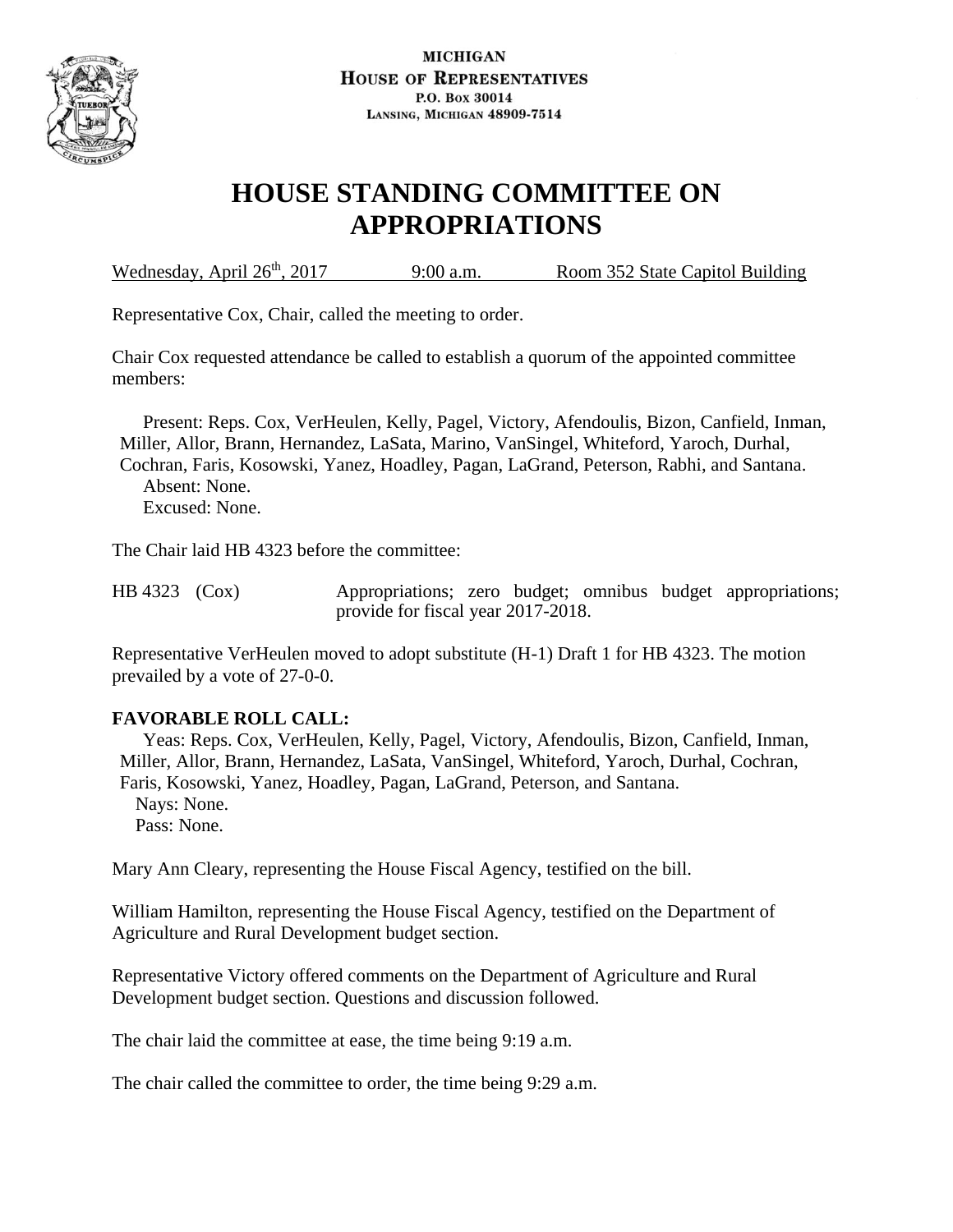Robin Risko, representing the House Fiscal Agency, testified on the Department of Corrections budget section.

Representative Pagel offered comments on the Department of Corrections budget section.

Representative Durhal offered comments on the Department of Corrections budget section.

Sam Christensen, representing the House Fiscal Agency, testified on the Department of Education budget section.

Representative Kelly offered comments on the Department of Education budget section.

Austin Scott, representing the House Fiscal Agency, testified on the Department of Environmental Quality budget section.

Representative Whiteford testified on the Department of Environmental Quality budget section.

Benjamin Gielczyk and Michael Cnossen, representing the House Fiscal Agency, testified on the General Government budget section. Questions and discussion followed.

Representative VerHeulen offered comments on the General Government budget section.

The chair laid the committee at ease, the time being 10:13 a.m.

The chair called the committee to order, the time being 10:26 a.m.

Representative Victory offered the following amendment for HB 4323, as substitute (H-1) Draft 1:

1. Amend page 10, following line 10, by inserting: "Michigan state university state-of-the–art fruit and vegetable processing mobile stand-alone units………………………………………………………………… \$1,200,000" and adjusting the subtotals, totals, and section 201 accordingly.

Representative Victory explained his amendment. Questions and discussion followed.

Representative Victory moved to adopt the amendment to HB 4323, as substitute (H-1) Draft 1. The motion prevailed by a vote of 29-0-0.

#### **FAVORABLE ROLL CALL:**

 Yeas: Reps. Cox, VerHeulen, Kelly, Pagel, Victory, Afendoulis, Bizon, Canfield, Inman, Miller, Allor, Brann, Hernandez, LaSata, Marino, VanSingel, Whiteford, Yaroch, Durhal, Cochran, Faris, Kosowski, Yanez, Hoadley, Pagan, LaGrand, Peterson, Rabhi, and Santana. Nays: None. Pass: None.

Representative Santana offered the following amendments for HB 4323, as substitute (H-1) Draft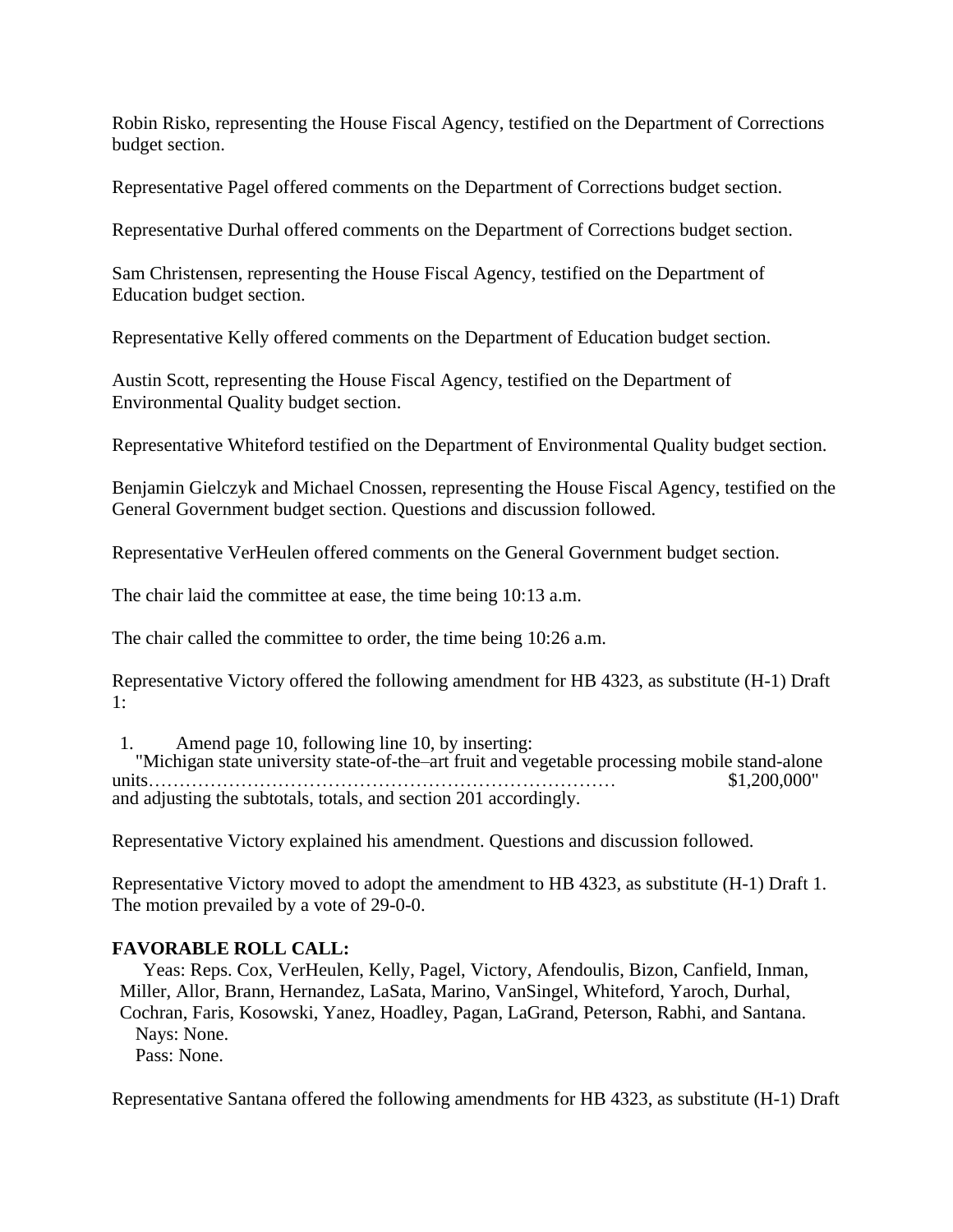- 1. Amend page 35, following line 16, by inserting: "Access for all ............................................................................ 100".
- 2. Amend page 38, line 9, by striking "73,942,800" and inserting "73,942,700" and adjusting subtotals, totals, and section 201 accordingly.
- 3. Amend page 69, following line 18, by inserting:

"Sec. 438. From the funds appropriated in part 1 for Access for All, the department shall work with program representatives to secure employment placement for prisoners who are released from prison and are returning to a county with greater than 1,500,000 people.".

Representative Santana explained the amendments.

Representative Santana moved to adopt the amendments to HB 4323, as substitute (H-1) Draft 1. The motion did not prevail by a vote of 11-18-0.

## **UNFAVORABLE ROLL CALL:**

 Yeas: Reps. Durhal, Cochran, Faris, Kosowski, Yanez, Hoadley, Pagan, LaGrand, Peterson, Rabhi, and Santana.

 Nays: Reps. Cox, VerHeulen, Kelly, Pagel, Victory, Afendoulis, Bizon, Canfield, Inman, Miller, Allor, Brann, Hernandez, LaSata, Marino, VanSingel, Whiteford, and Yaroch.

Pass: None.

Representative Durhal offered the following amendment for HB 4323, as substitute (H-1) Draft 1:

1. Amend page 35, line 25, by striking out "1,000,000" and inserting "4,500,000" and adjusting subtotals, totals, and section 201 accordingly.

Representative Durhal explained his amendment.

Representative Durhal moved to adopt the amendment for HB 4323, as substitute (H-1) Draft 1. The motion did not prevail by a vote of 11-18-0.

#### **UNFAVORABLE ROLL CALL:**

 Yeas: Reps. Durhal, Cochran, Faris, Kosowski, Yanez, Hoadley, Pagan, LaGrand, Peterson, Rabhi, and Santana.

 Nays: Reps. Cox, VerHeulen, Kelly, Pagel, Victory, Afendoulis, Bizon, Canfield, Inman, Miller, Allor, Brann, Hernandez, LaSata, Marino, VanSingel, Whiteford, and Yaroch.

Pass: None.

1: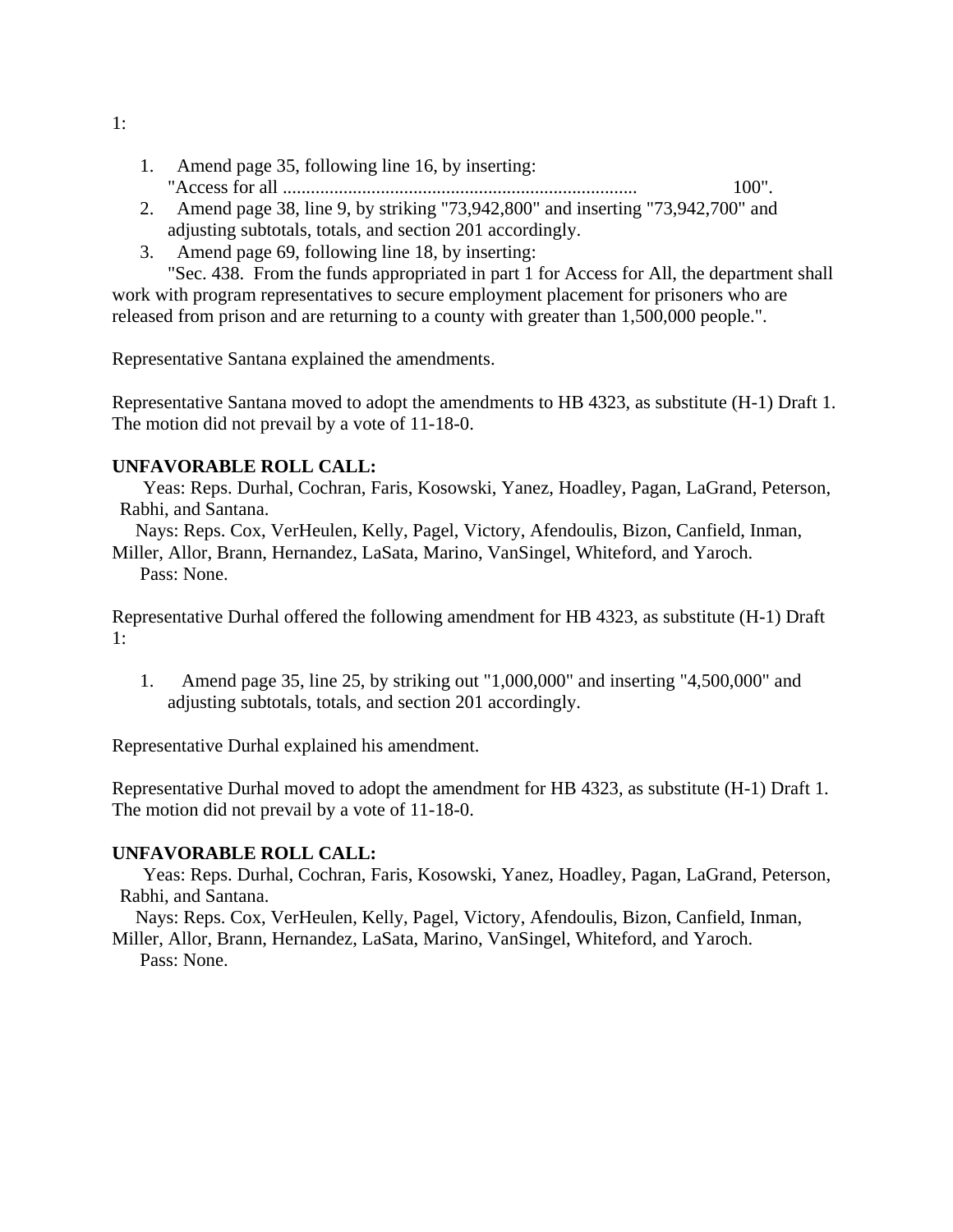Representative Durhal offered the following amendments for HB 4323, as substitute (H-1) Draft 1:

| 1. Amend page 37, line 11, by striking out:                       |             |
|-------------------------------------------------------------------|-------------|
|                                                                   | 58,491,900" |
| and inserting:                                                    |             |
|                                                                   | 69,491,900" |
| and adjusting the subtotals, totals, and section 201 accordingly. |             |

2. Amend page 85, following line 27, by inserting:

"Sec. 946. Funds appropriated in part 1 shall not be used by the department to contract for the provision of prison food service. The state shall exercise its right to terminate the current prison food service contract, either for cause, for convenience, or for non-appropriation, as authorized under sections 2.152, 2.153, and 2.154 of the contract.".

Representative Durhal explained the amendments.

Representative Durhal moved to adopt the amendments for HB 4323, as substitute (H-1) Draft 1. The motion did not prevail by a vote of 11-18-0.

## **UNFAVORABLE ROLL CALL:**

 Yeas: Reps. Durhal, Cochran, Faris, Kosowski, Yanez, Hoadley, Pagan, LaGrand, Peterson, Rabhi, and Santana.

 Nays: Reps. Cox, VerHeulen, Kelly, Pagel, Victory, Afendoulis, Bizon, Canfield, Inman, Miller, Allor, Brann, Hernandez, LaSata, Marino, VanSingel, Whiteford, and Yaroch. Pass: None.

Representative Pagan offered the following amendments for HB 4323, as substitute (H-1) Draft 1:

1. Amend page 91, line 4, by striking out "161,166,100" and inserting "165,996,000" adjusting the subtotals, totals, and section 201 accordingly.

2. Amend page 113, line 17, after "assistance" by striking out "the maximum entrance threshold for the child development and care program is set at 125% of the federal poverty guidelines." and inserting "there is allocated \$4,829,900.00 to raise the entrance threshold of the child development and care program from 125% of the federal poverty guidelines to 130% of the federal poverty guidelines".

Representative Pagan explained the amendments.

Representative Pagan moved to adopt the amendments for HB 4323, as substitute (H-1) Draft 1. The motion did not prevail by a vote of 11-18-0.

#### **UNFAVORABLE ROLL CALL:**

 Yeas: Reps. Durhal, Cochran, Faris, Kosowski, Yanez, Hoadley, Pagan, LaGrand, Peterson, Rabhi, and Santana.

Nays: Reps. Cox, VerHeulen, Kelly, Pagel, Victory, Afendoulis, Bizon, Canfield, Inman,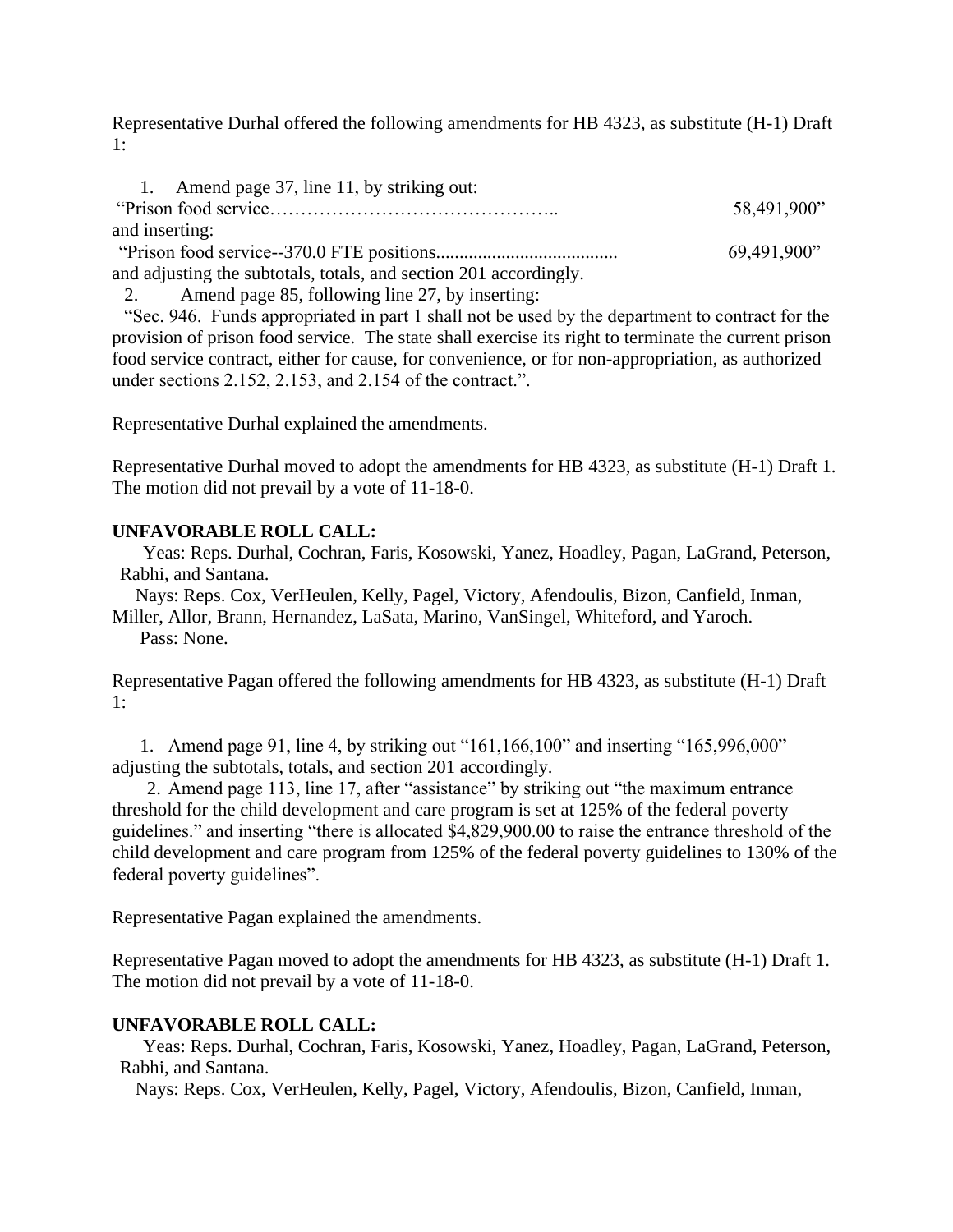Miller, Allor, Brann, Hernandez, LaSata, Marino, VanSingel, Whiteford, and Yaroch. Pass: None.

Representative Rabhi offered the following amendments to HB 4323, as substitute (H-1) Draft 1:

| Amend page 127, line 24, by striking out:<br>$\pm$ 1.             |                  |
|-------------------------------------------------------------------|------------------|
|                                                                   | \$25,770,400"    |
| and inserting:                                                    |                  |
|                                                                   | $$27,132,400"$ . |
| Amend page 128, line 8, by striking out:<br>2.                    |                  |
|                                                                   | \$4,452,000"     |
| and inserting:                                                    |                  |
|                                                                   | \$5,814,000"     |
| and adjusting the subtotals, totals, and section 201 accordingly. |                  |

Representative Rabhi explained the amendments.

Representative Rabhi moved to adopt the amendments for HB 4323, as substitute (H-1) Draft 1. The motion did not prevail by a vote of 11-18-0.

## **UNFAVORABLE ROLL CALL:**

 Yeas: Reps. Durhal, Cochran, Faris, Kosowski, Yanez, Hoadley, Pagan, LaGrand, Peterson, Rabhi, and Santana.

 Nays: Reps. Cox, VerHeulen, Kelly, Pagel, Victory, Afendoulis, Bizon, Canfield, Inman, Miller, Allor, Brann, Hernandez, LaSata, Marino, VanSingel, Whiteford, and Yaroch.

Pass: None.

Representative Hoadley offered the following amendments for HB 4323, as substitute (H-1) Draft 1:

| Amend page 130, line 8, by striking out:<br>1.<br>"Contaminated site investigations, cleanup and revitalization--131.0 FTE positions |                  |
|--------------------------------------------------------------------------------------------------------------------------------------|------------------|
| and inserting:                                                                                                                       | \$15,097,800"    |
| "Contaminated site investigations, cleanup and revitalization--135.0 FTE positions                                                   | $$16,351,300"$ . |
| 2.<br>Amend page 131, line 7, by striking out:                                                                                       |                  |
|                                                                                                                                      | \$1,312,000"     |
| and inserting:                                                                                                                       |                  |
|                                                                                                                                      | \$2,565,500"     |
| and adjusting the subtotals, totals, and section 201 accordingly.                                                                    |                  |

3. Amend page 144, following line 22, by inserting: "Sec. 313. From the funds appropriated in part 1 for the vapor intrusion program, the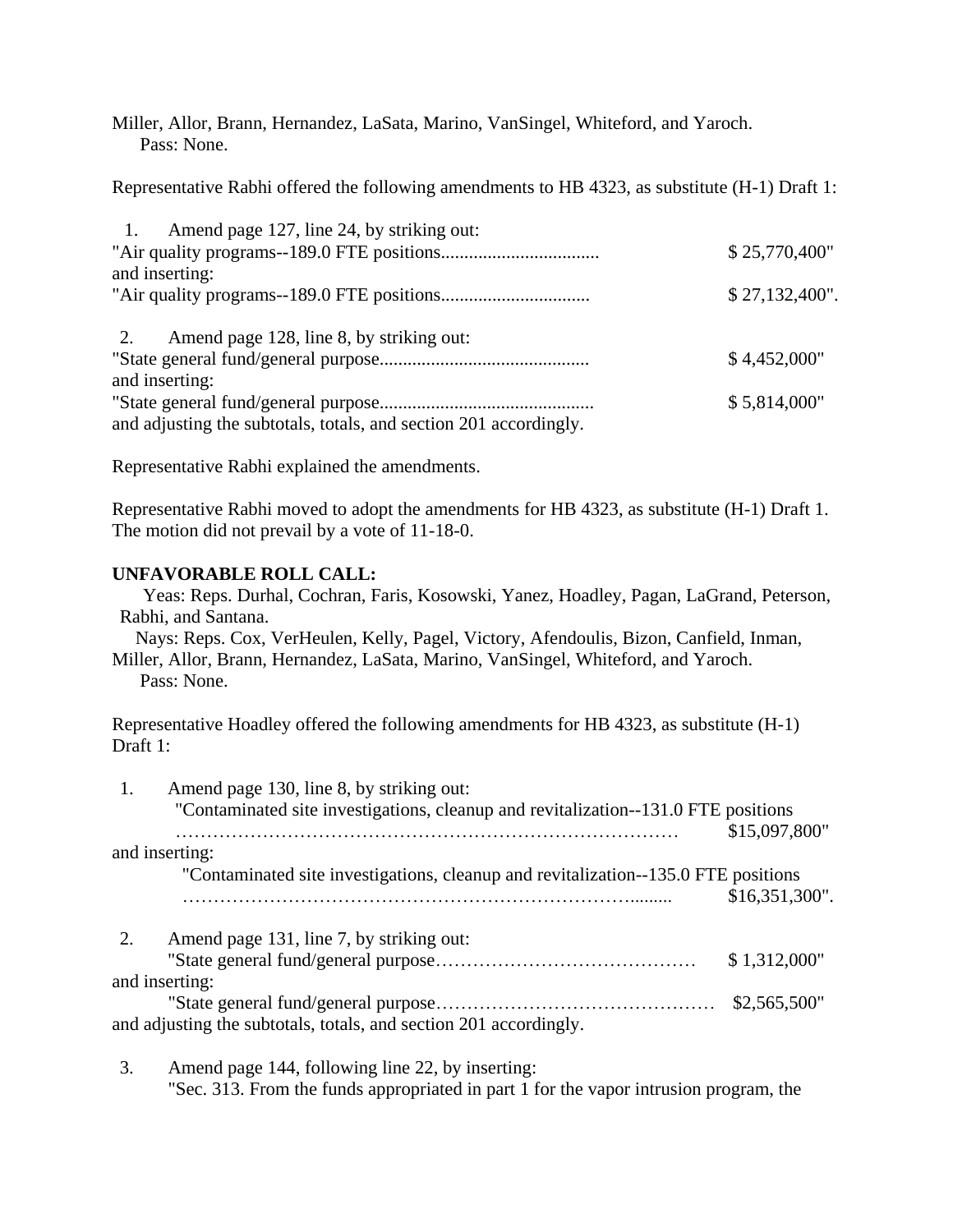department shall investigate at least 120 sites to determine whether chemical vapors have migrated from the original location of exposure. The purpose of this program is to evaluate, investigate, and mitigate sites statewide where vapor intrusion issues are or may be present.".

Representative Hoadley explained the amendments.

Representative Hoadley moved to adopt the amendments for HB 4323, as substitute (H-1) Draft 1. The motion did not prevail by a vote of 11-18-0.

## **UNFAVORABLE ROLL CALL:**

 Yeas: Reps. Durhal, Cochran, Faris, Kosowski, Yanez, Hoadley, Pagan, LaGrand, Peterson, Rabhi, and Santana.

 Nays: Reps. Cox, VerHeulen, Kelly, Pagel, Victory, Afendoulis, Bizon, Canfield, Inman, Miller, Allor, Brann, Hernandez, LaSata, Marino, VanSingel, Whiteford, and Yaroch.

Pass: None.

Representative Durhal offered the following amendments for HB 4323, as substitute (H-1) Draft 1:

| Amend page 125, following line 5, by inserting:                   |               |
|-------------------------------------------------------------------|---------------|
|                                                                   | \$100".       |
|                                                                   |               |
| 2.<br>Amend page 126, line 5, by striking out:                    |               |
|                                                                   | \$18,290,900" |
| and inserting:                                                    |               |
|                                                                   | \$18,291,000" |
| and adjusting the subtotals, totals, and section 201 accordingly. |               |

3. Amend page 146, following line 6, by inserting:

"Sec. 406. From the funds appropriated in part 1 for the green infrastructure grants to control storm water runoff program, the Department shall create a competitive grant program and award grants to local units of government for green infrastructure projects that help control storm water runoff and reduce pollution impacts to waterways.".

Representative Durhal explained the amendments.

Representative Durhal moved to adopt the amendments for HB 4323, as substitute (H-1) Draft 1. The motion did not prevail by a vote of 11-18-0.

## **UNFAVORABLE ROLL CALL:**

 Yeas: Reps. Durhal, Cochran, Faris, Kosowski, Yanez, Hoadley, Pagan, LaGrand, Peterson, Rabhi, and Santana.

Nays: Reps. Cox, VerHeulen, Kelly, Pagel, Victory, Afendoulis, Bizon, Canfield, Inman,

Miller, Allor, Brann, Hernandez, LaSata, Marino, VanSingel, Whiteford, and Yaroch. Pass: None.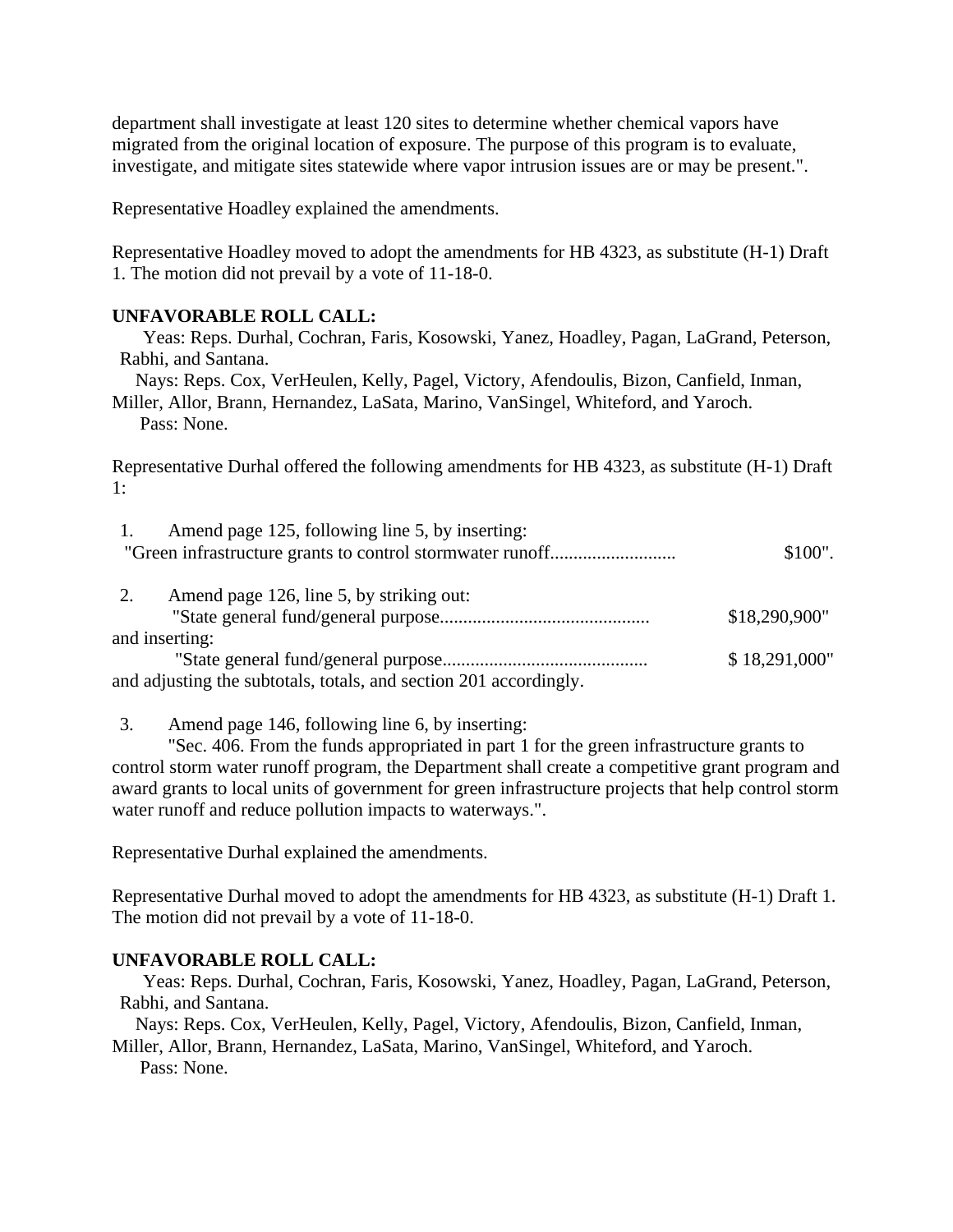Representative Rabhi offered the following amendment for HB 4323, as substitute (H-1) Draft 1:

1. Amend page 145, following line 12 by inserting:

"Sec. 315. Lead and copper monitoring reports required by Administrative Rule R 325.10710d and issued in accordance with 1976 PA 399 must be provided by the department to the legislative bodies of the local jurisdiction from which test samples were drawn within thirty days of completion. Local jurisdictions may include counties, cities, villages, and townships.".

Representative Rabhi explained the amendment.

Representative Rabhi moved to adopt the amendment for HB 4323, as substitute (H-1) Draft 1. The motion did not prevail by a vote of 11-18-0.

## **UNFAVORABLE ROLL CALL:**

 Yeas: Reps. Durhal, Cochran, Faris, Kosowski, Yanez, Hoadley, Pagan, LaGrand, Peterson, Rabhi, and Santana.

 Nays: Reps. Cox, VerHeulen, Kelly, Pagel, Victory, Afendoulis, Bizon, Canfield, Inman, Miller, Allor, Brann, Hernandez, LaSata, Marino, VanSingel, Whiteford, and Yaroch. Pass: None.

Representative Hoadley offered the following amendments for HB 4323, as substitute (H-1) Draft 1:

|    | Amend page 133, following line 11 by inserting:                   |                 |
|----|-------------------------------------------------------------------|-----------------|
|    | "Environmental cleanup and redevelopment program                  | 4,900,000".     |
| 2. | Amend page 133, line 13, by striking out:                         |                 |
|    |                                                                   | 14,900,000"     |
|    | and inserting:                                                    |                 |
|    |                                                                   | $10,000,000$ ". |
|    | and adjusting the subtotals, totals, and section 201 accordingly. |                 |

Representative Hoadley explained the amendments.

Representative Hoadley moved to adopt the amendments for HB 4323, as substitute (H-1) Draft 1. The motion did not prevail by a vote of 11-18-0.

#### **UNFAVORABLE ROLL CALL:**

 Yeas: Reps. Durhal, Cochran, Faris, Kosowski, Yanez, Hoadley, Pagan, LaGrand, Peterson, Rabhi, and Santana.

 Nays: Reps. Cox, VerHeulen, Kelly, Pagel, Victory, Afendoulis, Bizon, Canfield, Inman, Miller, Allor, Brann, Hernandez, LaSata, Marino, VanSingel, Whiteford, and Yaroch.

Pass: None.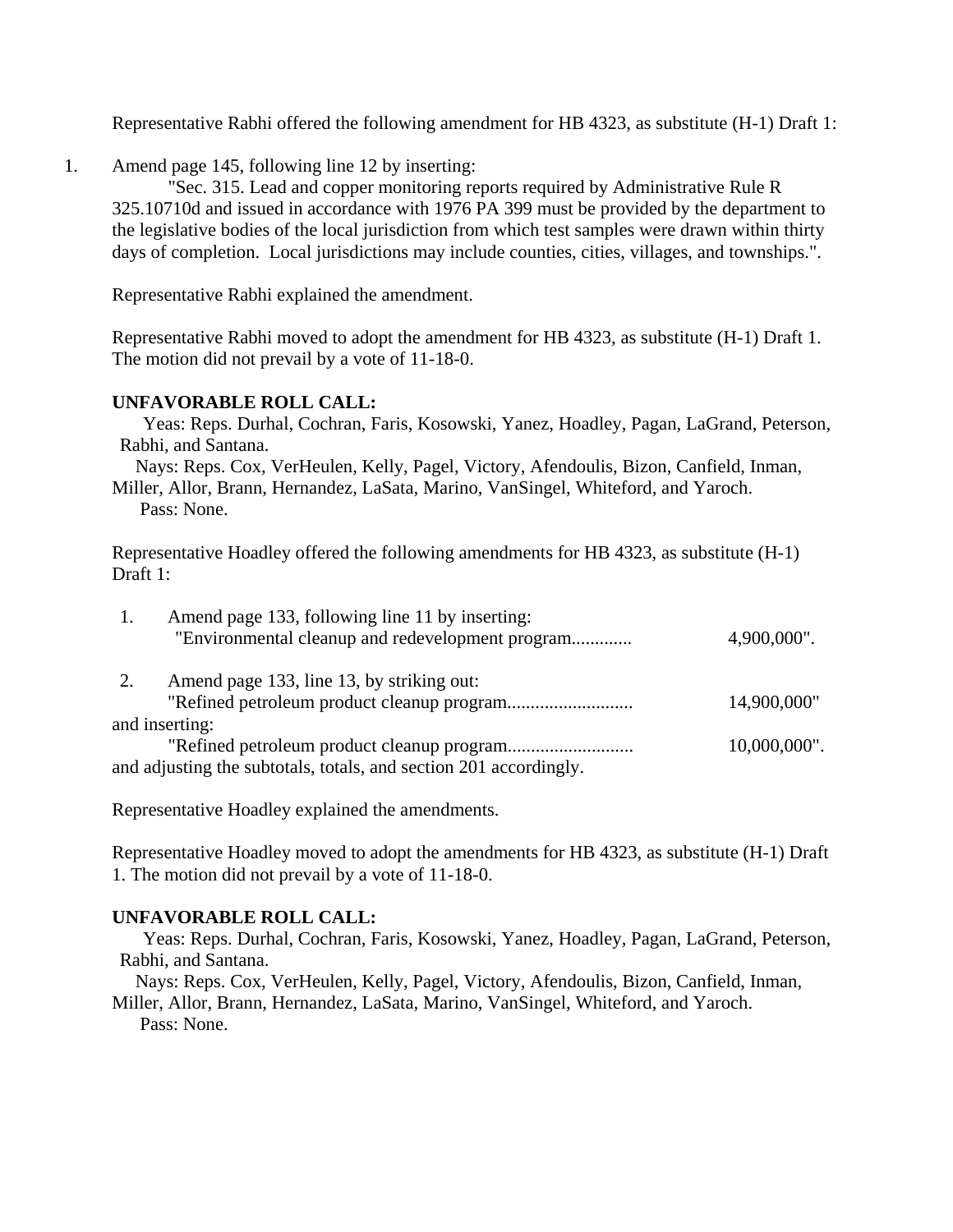Representative Rabhi offered the following amendments for HB 4323, as substitute (H-1) Draft 1:

| $\overline{1}$ . | Amend page 128, line 22, by striking out:                         |                 |
|------------------|-------------------------------------------------------------------|-----------------|
|                  |                                                                   | \$861,800"      |
|                  | and inserting:                                                    |                 |
|                  |                                                                   | $$1,011,800"$ . |
| 2.               | Amend page 130, line 5, by striking out:                          |                 |
|                  |                                                                   | \$7,677,900"    |
|                  | and inserting:                                                    |                 |
|                  |                                                                   | \$7,827,900"    |
|                  | and adjusting the subtotals, totals, and section 201 accordingly. |                 |

Representative Rabhi explained the amendments.

Representative Rabhi moved to adopt the amendments for HB 4323, as substitute (H-1) Draft 1. The motion did not prevail by a vote of 11-18-0.

## **UNFAVORABLE ROLL CALL:**

 Yeas: Reps. Durhal, Cochran, Faris, Kosowski, Yanez, Hoadley, Pagan, LaGrand, Peterson, Rabhi, and Santana.

 Nays: Reps. Cox, VerHeulen, Kelly, Pagel, Victory, Afendoulis, Bizon, Canfield, Inman, Miller, Allor, Brann, Hernandez, LaSata, Marino, VanSingel, Whiteford, and Yaroch. Pass: None.

Representative Rabhi offered the following amendments for HB 4323, as substitute (H-1) Draft 1:

| Amend page 128, line 11, by striking out:                                  |                  |
|----------------------------------------------------------------------------|------------------|
| "Drinking water and environmental health--109.0 FTE positions\$15,482,500" |                  |
| and inserting:                                                             |                  |
|                                                                            | $$18,044,900"$ . |
|                                                                            |                  |
| Amend page 130, line 5, by striking out:                                   |                  |
|                                                                            | \$7,677,900"     |
| and inserting:                                                             |                  |
|                                                                            | \$10,240,300"    |
| and adjusting the subtotals, totals, and section 201 accordingly.          |                  |

3. Amend page 147, following line 16, by inserting:

"Sec. 604. From the funds appropriated in Part 1, the department will host three training sessions to public water supply owners and operators to provide technical assistance on the Lead and Copper Rule (LCR) of the Safe Drinking Water Act and contact 100% of public water supplies that are subject to the Lead and Copper Rule (LCR) with information on current LCR requirements including any modifications to Michigan's LCR and associated guidance and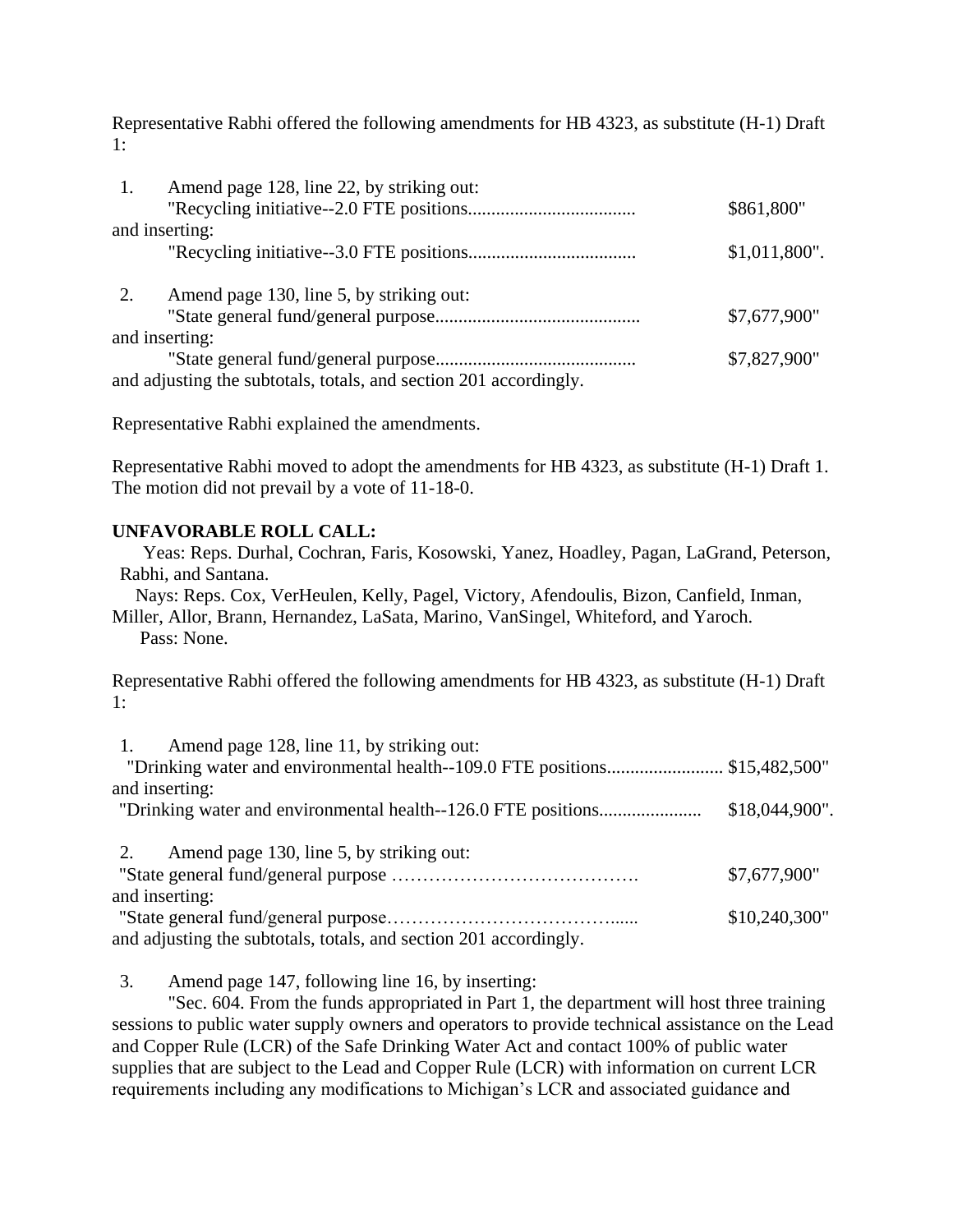policies. The purpose of the program is to ensure that water is in accordance with Safe Drinking Water Act.".

Representative Rabhi explained the amendments.

Representative Rabhi moved to adopt the amendments for HB 4323, as substitute (H-1) Draft 1. The motion did not prevail by a vote of 11-18-0.

## **UNFAVORABLE ROLL CALL:**

 Yeas: Reps. Durhal, Cochran, Faris, Kosowski, Yanez, Hoadley, Pagan, LaGrand, Peterson, Rabhi, and Santana.

 Nays: Reps. Cox, VerHeulen, Kelly, Pagel, Victory, Afendoulis, Bizon, Canfield, Inman, Miller, Allor, Brann, Hernandez, LaSata, Marino, VanSingel, Whiteford, and Yaroch.

Pass: None.

Representative Durhal offered the following amendment for HB 4323, as substitute (H-1) Draft 1:

1. Amend page 170, line 23, following "positions" by striking "3,115,100" and inserting "2,333,100" and adjusting subtotals, totals, and section 201 accordingly.

Representative Durhal moved to withdraw the amendment for HB 4323, as substitute (H-1) Draft 1. There being no objection, the motion prevailed by unanimous consent.

Representative Durhal offered the following amendment for HB 4323, as substitute (H-1) Draft 1:

1. Amend page 170, line 23, following "positions" by striking "3,115,100" and inserting "1,166,600".

2. Amend page 173, line 10, by striking all of line 10 and adjusting subtotals, totals, and section 201 accordingly.

Representative Durhal explained the amendments.

Representative Durhal moved to adopt the amendments for HB 4323, as substitute (H-1) Draft 1. The motion prevailed by a vote of 29-0-0.

## **FAVORABLE ROLL CALL:**

 Yeas: Reps. Cox, VerHeulen, Kelly, Pagel, Victory, Afendoulis, Bizon, Canfield, Inman, Miller, Allor, Brann, Hernandez, LaSata, Marino, VanSingel, Whiteford, Yaroch, Durhal, Cochran, Faris, Kosowski, Yanez, Hoadley, Pagan, LaGrand, Peterson, Rabhi, and Santana. Nays: None. Pass: None.

Representative VerHeulen offered the following amendment for HB 4323, as substitute (H-1)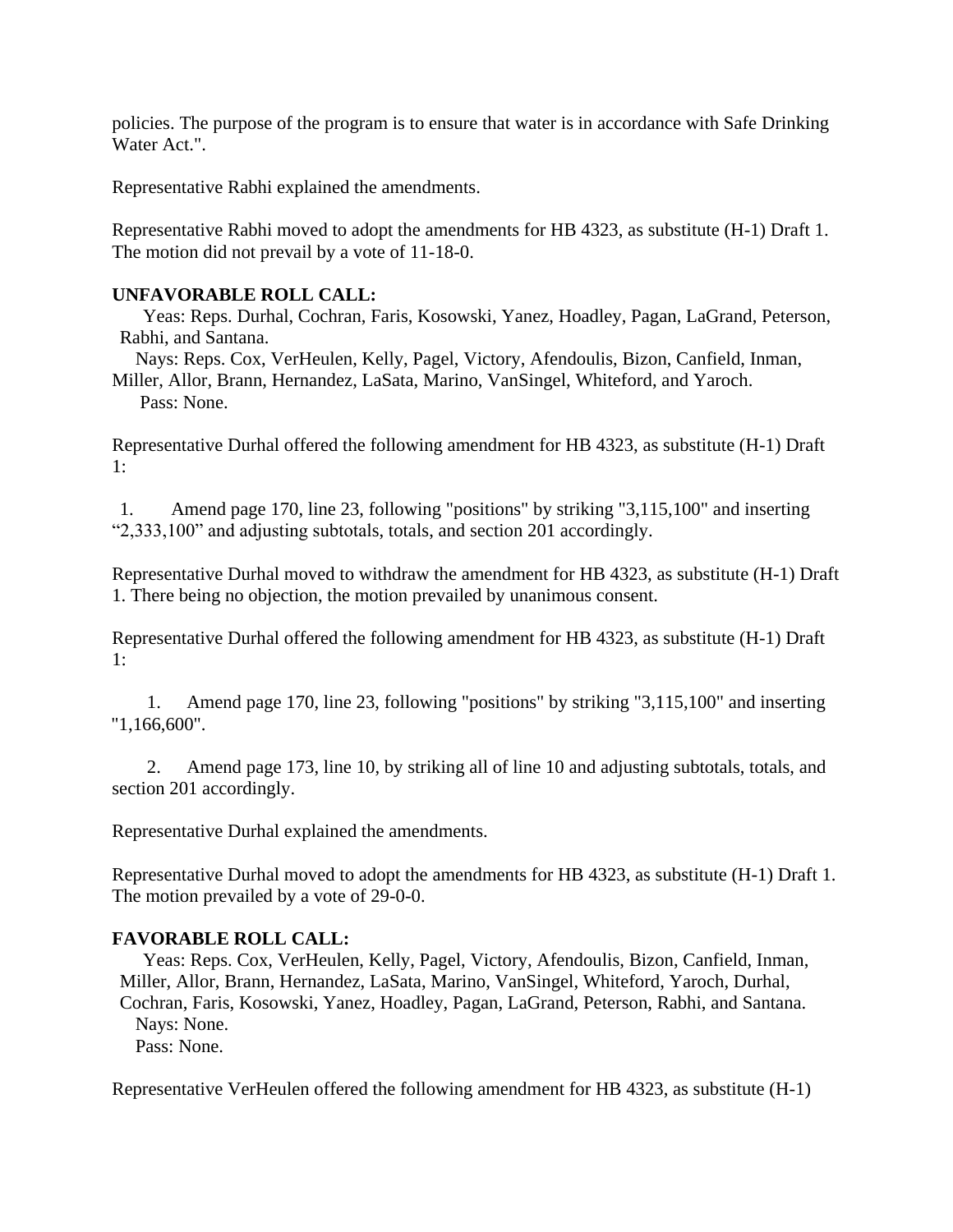Draft 1:

1. Amend page 184, line 1, following "positions" by striking "20,798,000" and inserting "17,403,700" and adjusting the subtotals, totals, and section 201 accordingly.

Representative VerHeulen explained the amendment. Questions and discussion followed.

Representative VerHeulen moved to adopt the amendment for HB 4323, as substitute (H-1) Draft 1. The motion prevailed by a vote of 24-0-5

## **FAVORABLE ROLL CALL:**

 Yeas: Reps. Cox, VerHeulen, Kelly, Pagel, Victory, Afendoulis, Bizon, Canfield, Inman, Miller, Allor, Brann, Hernandez, LaSata, Marino, VanSingel, Whiteford, Yaroch, Cochran, Kosowski, Yanez, Hoadley, Pagan, and LaGrand.

Nays: None.

Pass: Reps. Durhal, Faris, Peterson, Rabhi, and Santana.

Representative Durhal offered the following amendments for HB 4323, as substitute (H-1) Draft 1:

1. Amend page 185, line 17, following "account" by striking "63,436,100" and inserting "48,629,400".

2. Amend page 185, line 19, by striking out "13,417,800" and inserting "28,224,500".

3. Amend page 186, line 27, by striking out the entire line.

4. Amend page 187, line 1, by striking out "11,800,000" and inserting "21,800,000" and adjusting the subtotals, totals, and section 201 accordingly.

Representative Durhal explained the amendments.

Representative Durhal moved to adopt the amendments for HB 4323, as substitute (H-1) Draft 1. The motion did not prevail by a vote of 11-18-0.

## **UNFAVORABLE ROLL CALL:**

 Yeas: Reps. Durhal, Cochran, Faris, Kosowski, Yanez, Hoadley, Pagan, LaGrand, Peterson, Rabhi, and Santana.

 Nays: Reps. Cox, VerHeulen, Kelly, Pagel, Victory, Afendoulis, Bizon, Canfield, Inman, Miller, Allor, Brann, Hernandez, LaSata, Marino, VanSingel, Whiteford, and Yaroch.

Pass: None.

Representative Durhal offered the following amendments for HB 4323, as substitute (H-1) Draft 1:

1. Amend page 180, line 9, following "sharing" by striking "243,040,000" and inserting "270,540,000" and adjusting the subtotals, totals, and section 201 accordingly.

2. Amend page 289, line 6, by striking out "100%" and inserting "111.0513%".

Representative Durhal explained the amendments.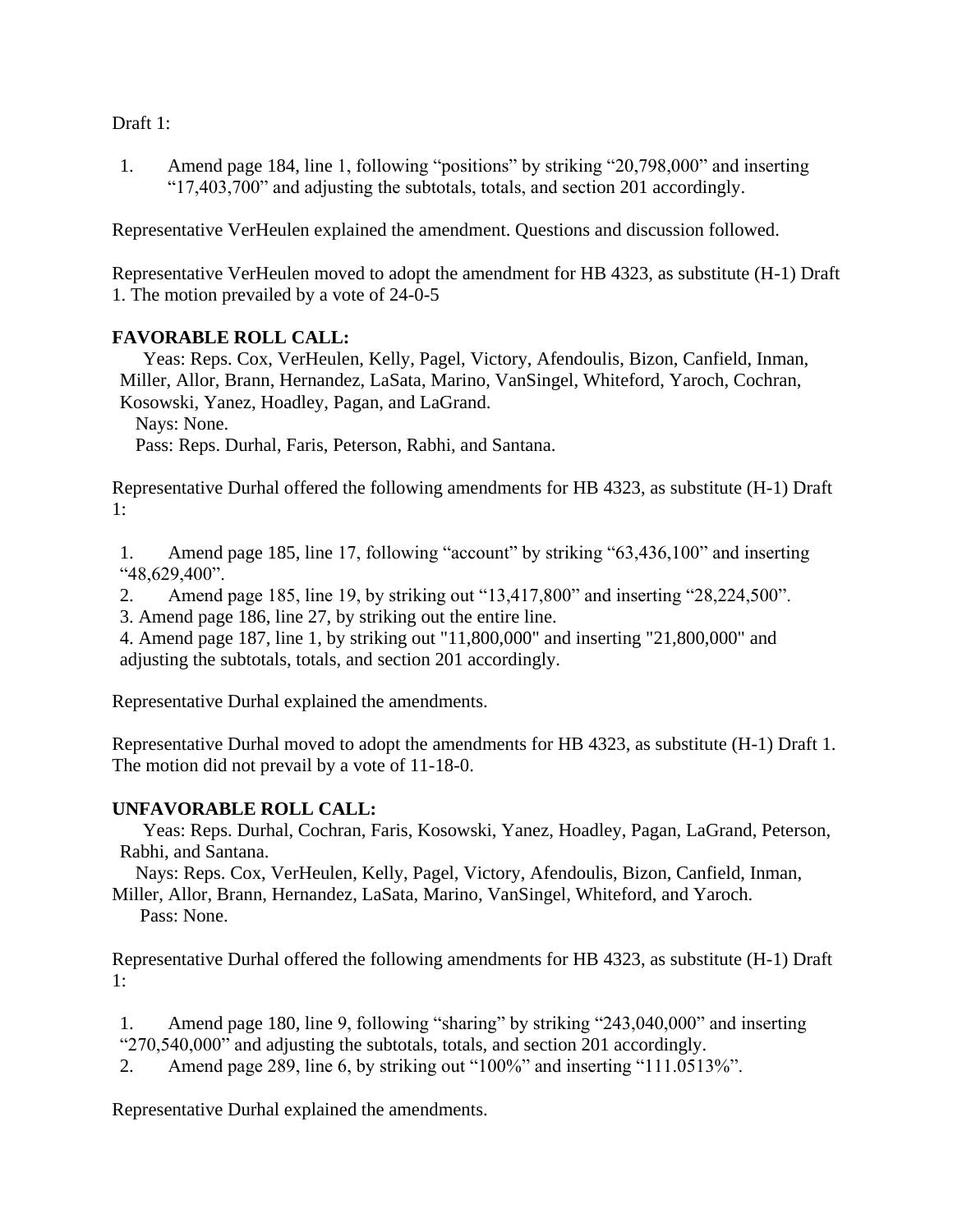Representative Durhal moved to adopt the amendments for HB 4323, as substitute (H-1) Draft 1. The motion did not prevail by a vote of 11-18-0.

#### **UNFAVORABLE ROLL CALL:**

 Yeas: Reps. Durhal, Cochran, Faris, Kosowski, Yanez, Hoadley, Pagan, LaGrand, Peterson, Rabhi, and Santana.

 Nays: Reps. Cox, VerHeulen, Kelly, Pagel, Victory, Afendoulis, Bizon, Canfield, Inman, Miller, Allor, Brann, Hernandez, LaSata, Marino, VanSingel, Whiteford, and Yaroch.

Pass: None.

Representative LaGrand offered the following amendment for HB 4323, as substitute (H-1) Draft 1:

1. Amend page 255, following line 8, by inserting:

"Sec. 831. As a condition of receiving funds appropriated in part 1, the department shall be prohibited from entering into an information technology contract with FAST Enterprises, SAS, and CSG Government Solutions.".

Representative LaGrand explained the amendment.

Representative LaGrand moved to adopt the amendment for HB 4323, as substitute (H-1) Draft 1. The motion did not prevail by a vote of 11-18-0.

## **UNFAVORABLE ROLL CALL:**

 Yeas: Reps. Durhal, Cochran, Faris, Kosowski, Yanez, Hoadley, Pagan, LaGrand, Peterson, Rabhi, and Santana.

 Nays: Reps. Cox, VerHeulen, Kelly, Pagel, Victory, Afendoulis, Bizon, Canfield, Inman, Miller, Allor, Brann, Hernandez, LaSata, Marino, VanSingel, Whiteford, and Yaroch. Pass: None.

Susan Frey, Kevin Koorstra, and Viola Bay Wild, representing the House Fiscal Agency, testified on the Department of Health and Human Services budget section.

Representative Canfield offered comments on the Department of Health and Human Services budget section. Questions and discussion followed.

Chair Cox offered the following amendment for HB 4323, as substitute (H-1) Draft 1:

1. Amend page 341, line 14, by striking out "13,303,800" and inserting "15,303,800" and adjusting the subtotals, totals, and section 201 accordingly.

Chair Cox explained the amendment.

Representative VerHeulen moved to adopt the amendment for HB 4323, as substitute (H-1) Draft 1. The motion prevailed by a vote of 28-0-0.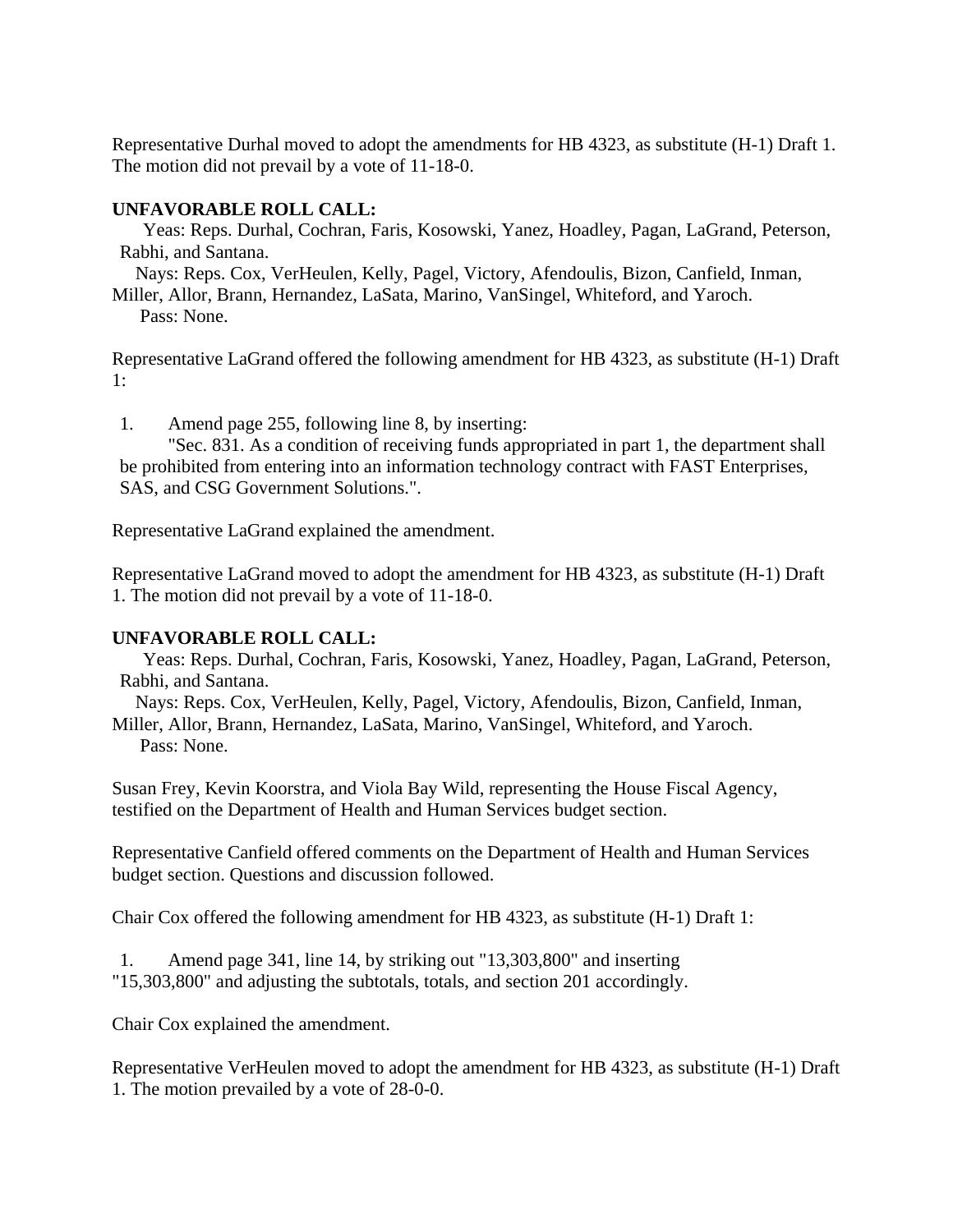## **FAVORABLE ROLL CALL:**

 Yeas: Reps. Cox, VerHeulen, Kelly, Pagel, Victory, Afendoulis, Bizon, Canfield, Inman, Miller, Allor, Brann, Hernandez, LaSata, Marino, VanSingel, Whiteford, Yaroch, Durhal, Cochran, Faris, Kosowski, Yanez, Hoadley, Pagan, LaGrand, Rabhi, and Santana. Nays: None. Pass: None.

Chair Cox offered the following amendments for HB 4323, as substitute (H-1) Draft 1:

- 1. Amend page 379, line 16, following "(2)" by striking out "and" and inserting ",".
- 2. Amend page 379, line 17, following "(3)" by inserting "and (4),".
- 3. Amend page 380, line 6, following "Count and all," by inserting "willing".
- 4. Amend page 380, following line 15, by inserting:

"(4) In addition to the pilot described in subsection (2), the department shall implement up to 3 pilots to achieve a total medicaid behavioral health and physical health benefit and financial integration demonstration model. These demonstration models shall use single contracts between the state and each licensed Medicaid health plan that is currently contracted to provide Medicaid services in the geographic area of the pilot. The department shall ensure the pilots described in this subsection are implemented in a manner, including, but not limited to:

(a) That allows the CMHSP in the geographic of the pilot to be a provider of behavioral health supports and services.

(b) That provides updates to the Medical Care Advisory Council, Behavioral Health Advisory Council, and Developmental Disabilities Council." and renumbering subsections accordingly.

5. Amend page 380, line 22, by striking out "(2) and (3)." inserting "(2), (3), and (4).".

Chair Cox explained the amendments. Questions and discussion followed.

Representative VerHeulen moved to adopt the amendments for HB 4323, as substitute (H-1) Draft 1. The motion prevailed by a vote of 18-11-0.

#### **FAVORABLE ROLL CALL:**

 Yeas: Reps. Cox, VerHeulen, Kelly, Pagel, Victory, Afendoulis, Bizon, Canfield, Inman, Miller, Allor, Brann, Hernandez, LaSata, Marino, VanSingel, Whiteford, and Yaroch.

 Nays: Reps. Durhal, Cochran, Faris, Kosowski, Yanez, Hoadley, Pagan, LaGrand, Peterson, Rabhi, and Santana.

Pass: None.

Representative Canfield offered the following amendments for HB 4323, as substitute (H-1) Draft 1:

- 1. Amend page 350, line 13, by striking out "19,328,800" and inserting "19,628,800".
- 2. Amend page 350, line 25, by striking out "400,000" and inserting "700,000" and adjusting the subtotals, totals, and section 201 accordingly.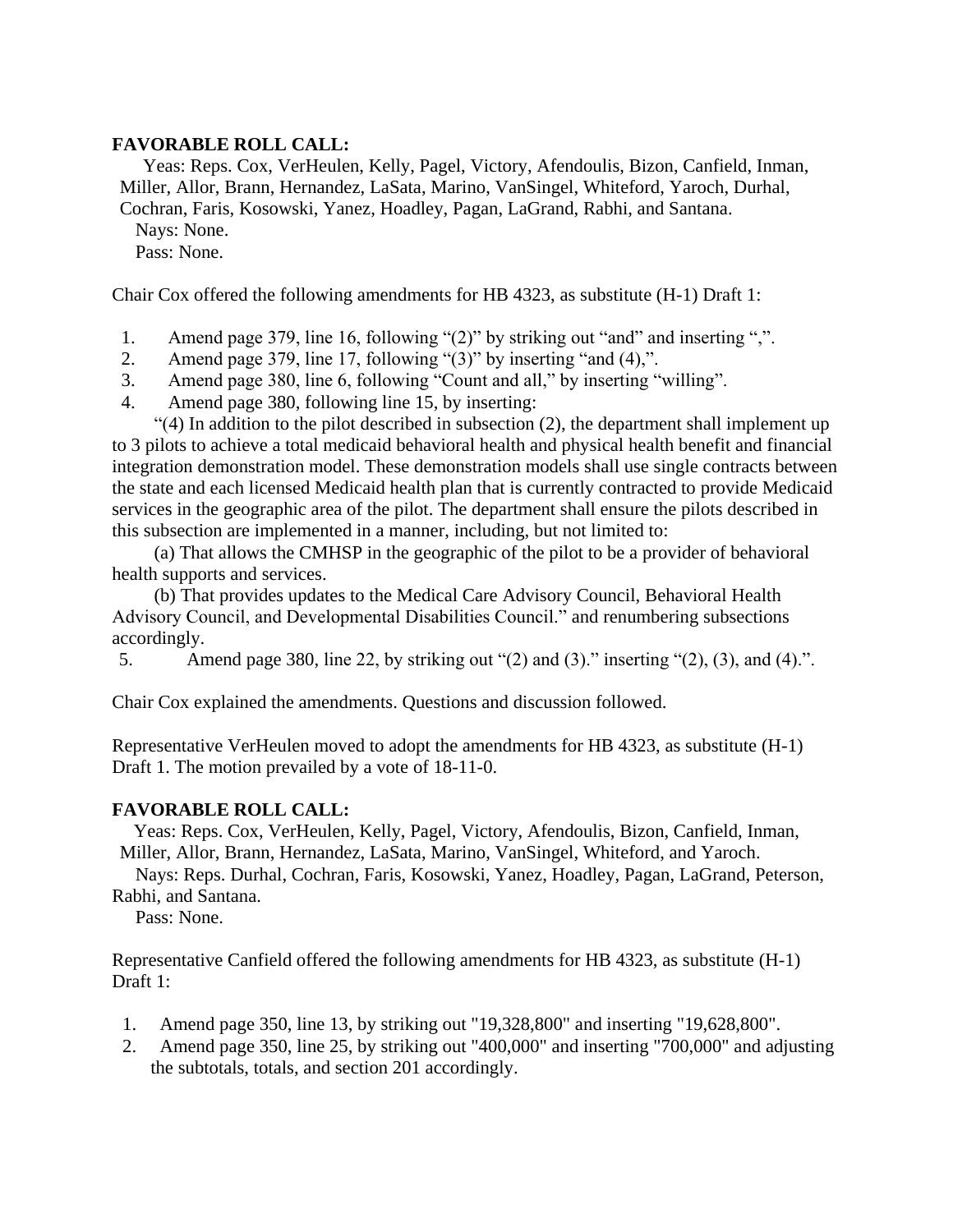Representative Canfield explained the amendments.

Representative Canfield moved to adopt the amendments for HB 4323, as substitute (H-1) Draft 1. The motion prevailed by a vote of 19-9-1.

## **FAVORABLE ROLL CALL:**

 Yeas: Reps. Cox, VerHeulen, Kelly, Pagel, Victory, Afendoulis, Bizon, Canfield, Inman, Miller, Allor, Brann, Hernandez, LaSata, Marino, VanSingel, Whiteford, Yaroch, and Kosowski,

 Nays: Reps. Durhal, Cochran, Faris, Yanez, Hoadley, Pagan, LaGrand, Peterson, and Rabhi. Pass: Rep. Santana.

Representative Whiteford offered the following amendment for HB 4323, as substitute (H-1) Draft 1:

1. Amend page 435, following line 24, by inserting :

"(3) CMHSPs shall report to the department on any proposed reallocations described in this section at least 30 days before any reallocations take effect." and renumbering subsections accordingly.

Representative Whiteford explained the amendment.

Representative Whiteford moved to adopt the amendment for HB 4323, as substitute (H-1) Draft 1. The motion prevailed by a vote of 18-10-1.

## **FAVORABLE ROLL CALL:**

 Yeas: Reps. Cox, VerHeulen, Kelly, Pagel, Victory, Afendoulis, Bizon, Canfield, Inman, Miller, Allor, Brann, Hernandez, LaSata, Marino, VanSingel, Whiteford, and Yaroch.

 Nays: Reps. Durhal, Cochran, Faris, Kosowski, Yanez, Pagan, LaGrand, Peterson, Rabhi, and Santana.

Pass: Rep. Hoadley.

Representative Faris offered the following amendment or HB 4323, as substitute (H-1) Draft 1:

1. Amend page 352, line 12, by striking out "41,494,000" and inserting "42,254,200" and adjusting the subtotals, totals, and section 201 accordingly.

Representative Faris explained the amendment. Questions and discussion followed.

Representative Faris moved to adopt the amendment for HB 4323, as substitute (H-1) Draft 1. The motion did not prevail by a vote of 11-18-0.

## **UNFAVORABLE ROLL CALL:**

 Yeas: Reps. Durhal, Cochran, Faris, Kosowski, Yanez, Hoadley, Pagan, LaGrand, Peterson, Rabhi, and Santana.

Nays: Reps. Cox, VerHeulen, Kelly, Pagel, Victory, Afendoulis, Bizon, Canfield, Inman,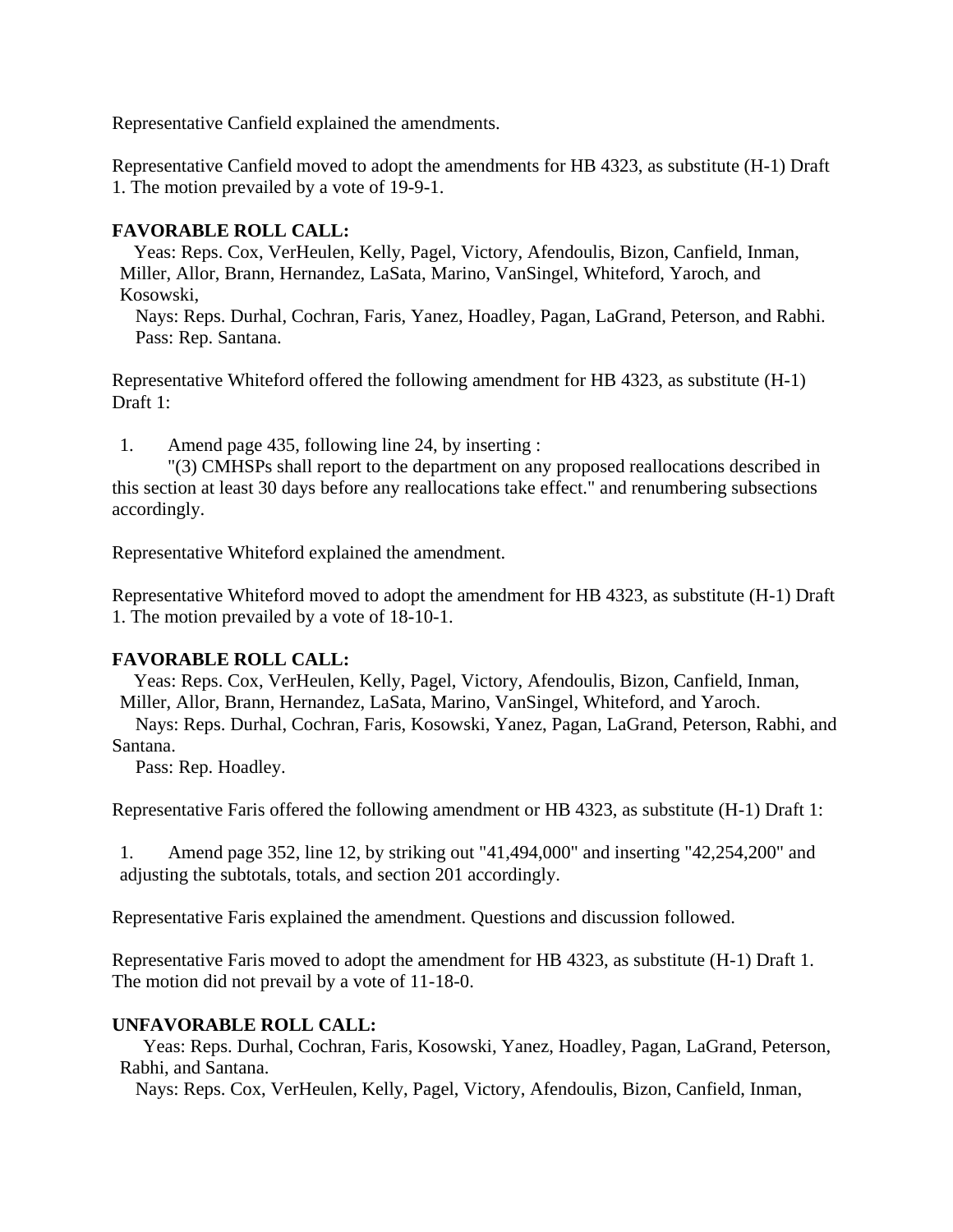Miller, Allor, Brann, Hernandez, LaSata, Marino, VanSingel, Whiteford, and Yaroch. Pass: None.

Representative Faris offered the following amendment or HB 4323, as substitute (H-1) Draft 1:

1. Amend page 355, line 24, by striking out "13,361,700" and inserting "15,138,100" and adjusting the subtotals, totals, and section 201 accordingly.

Representative Faris explained the amendment.

Representative Faris moved to adopt the amendment for HB 4323, as substitute (H-1) Draft 1. The motion did not prevail by a vote of 11-18-0.

## **UNFAVORABLE ROLL CALL:**

 Yeas: Reps. Durhal, Cochran, Faris, Kosowski, Yanez, Hoadley, Pagan, LaGrand, Peterson, Rabhi, and Santana.

 Nays: Reps. Cox, VerHeulen, Kelly, Pagel, Victory, Afendoulis, Bizon, Canfield, Inman, Miller, Allor, Brann, Hernandez, LaSata, Marino, VanSingel, Whiteford, and Yaroch. Pass: None.

Representative Santana offered the following amendments or HB 4323, as substitute (H-1) Draft 1:

- 1. Amend page 341, line 7, by striking out "76,658,100" and inserting "78,449,500".
- 2. Amend page 415, line 20, by striking out "\$7,170,000.00" and inserting "\$9,000,000.00" and adjusting the subtotals, totals, and section 201 accordingly.

Representative Santana explained the amendments.

Representative Santana moved to adopt the amendments for HB 4323, as substitute (H-1) Draft 1. The motion did not prevail by a vote of 11-18-0.

## **UNFAVORABLE ROLL CALL:**

 Yeas: Reps. Durhal, Cochran, Faris, Kosowski, Yanez, Hoadley, Pagan, LaGrand, Peterson, Rabhi, and Santana.

 Nays: Reps. Cox, VerHeulen, Kelly, Pagel, Victory, Afendoulis, Bizon, Canfield, Inman, Miller, Allor, Brann, Hernandez, LaSata, Marino, VanSingel, Whiteford, and Yaroch.

Pass: None.

Representative Rabhi offered the following amendments or HB 4323, as substitute (H-1) Draft 1:

- 1. Amend page 342, line 16, by striking out "4,531,600" and inserting "12,031,600".'
- 2. Amend page 343, line 4, by striking out "152,849,600" and inserting "158,349,600" and adjusting the subtotals, totals, and section 201 accordingly.

Representative Rabhi explained the amendments.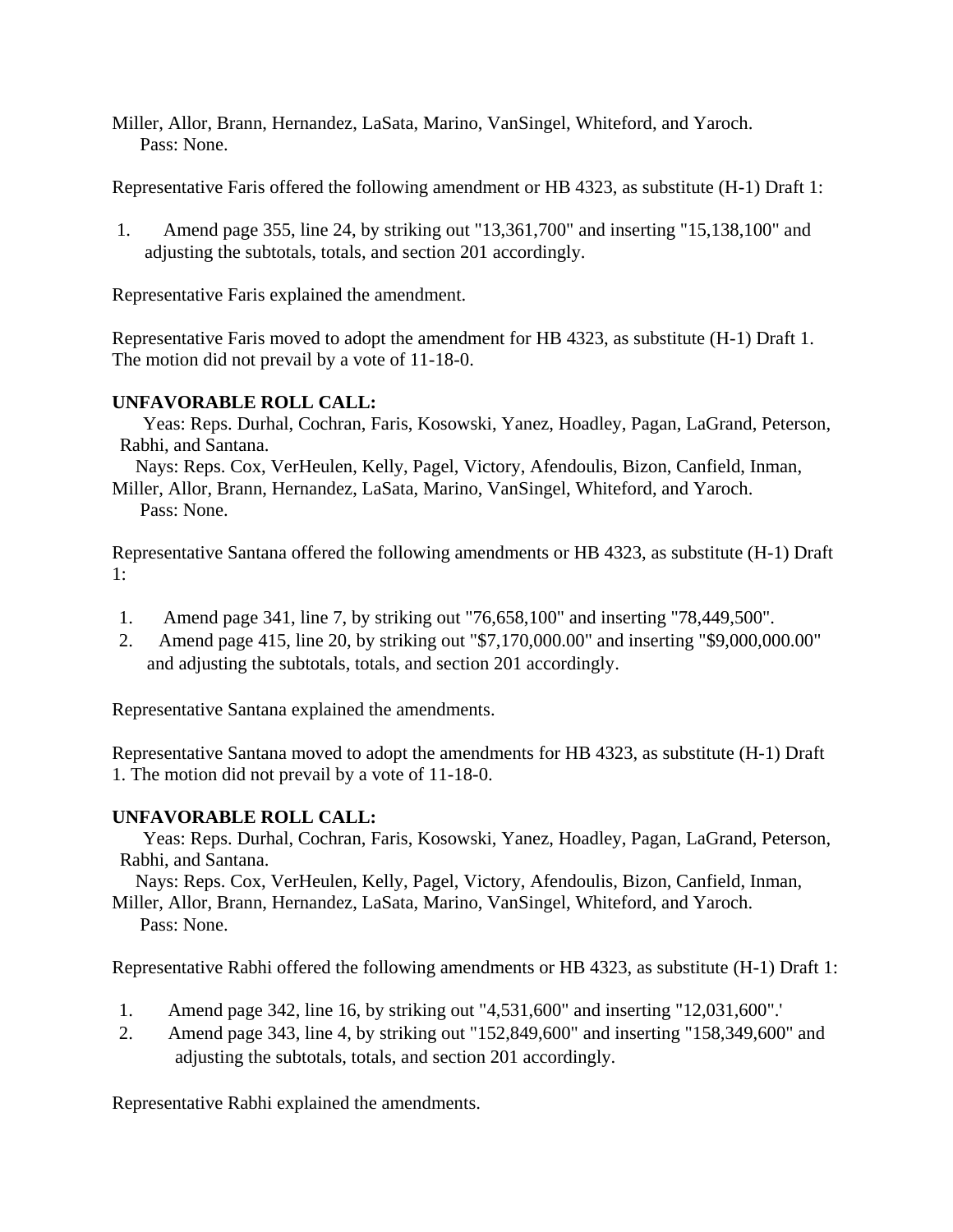Representative Rabhi moved to adopt the amendments for HB 4323, as substitute (H-1) Draft 1. The motion did not prevail by a vote of 11-18-0.

## **UNFAVORABLE ROLL CALL:**

 Yeas: Reps. Durhal, Cochran, Faris, Kosowski, Yanez, Hoadley, Pagan, LaGrand, Peterson, Rabhi, and Santana.

 Nays: Reps. Cox, VerHeulen, Kelly, Pagel, Victory, Afendoulis, Bizon, Canfield, Inman, Miller, Allor, Brann, Hernandez, LaSata, Marino, VanSingel, Whiteford, and Yaroch.

Pass: None.

Representative Faris offered the following amendments or HB 4323, as substitute (H-1) Draft 1:

- 1. Amend page 342, line 8, following "staff--"by striking out "472.0 FTE positions……………………………………………………… 50,765,400"
- and inserting "520.0 FTE positions……………………………. ...................................... 56,171,200".
	- 2. Amend page 342, line 9, by striking out "16,377,100" and inserting "16,472,100".
	- 3. Amend page 343, line 6, by striking out "257,233,000" and inserting "258,787,400".
	- 4. Amend page 355, line 2, by striking out "158,851,200" and inserting "158,993,700".
	- 5. Amend page 355, line 12, by striking out "109,683,700" and inserting "109,724,000" and adjusting the subtotals, totals, and section 201 accordingly.

Representative Faris explained the amendments.

Representative Faris moved to adopt the amendments for HB 4323, as substitute (H-1) Draft 1. The motion did not prevail by a vote of 11-18-0.

#### **UNFAVORABLE ROLL CALL:**

 Yeas: Reps. Durhal, Cochran, Faris, Kosowski, Yanez, Hoadley, Pagan, LaGrand, Peterson, Rabhi, and Santana.

 Nays: Reps. Cox, VerHeulen, Kelly, Pagel, Victory, Afendoulis, Bizon, Canfield, Inman, Miller, Allor, Brann, Hernandez, LaSata, Marino, VanSingel, Whiteford, and Yaroch.

Pass: None.

Representative Faris offered the following amendment or HB 4323, as substitute (H-1) Draft 1:

1. Amend page 413, line 21, by striking out all of Section 652.

Representative Faris explained the amendment. Questions and discussion followed.

Representative Faris moved to adopt the amendment for HB 4323, as substitute (H-1) Draft 1. The motion did not prevail by a vote of 16-12-1.

#### **FAVORABLE ROLL CALL:**

Yeas: Reps. VerHeulen, Pagel, Victory, Afendoulis, Inman, Hernandez, VanSingel, Durhal,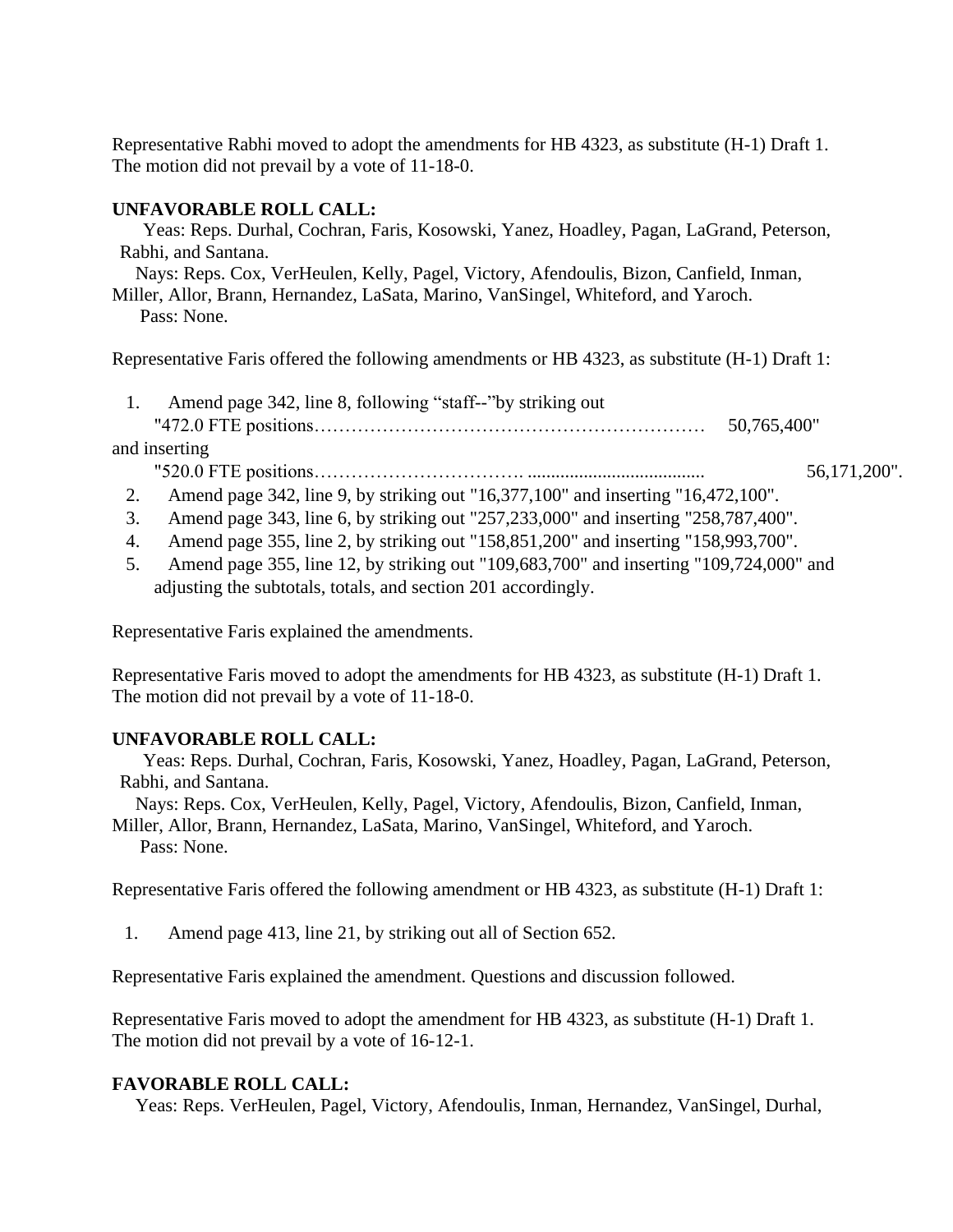Cochran, Faris, Kosowski, Yanez, Hoadley, Pagan, Peterson, and Rabhi. Nays: Reps. Cox, Kelly, Bizon, Canfield, Miller, Allor, Brann, LaSata, Marino, Whiteford, Yaroch, and LaGrand.

Pass: Rep. Santana.

Representative Santana offered the following amendment for HB 4323, as substitute (H-1) Draft 1:

1. Amend page 355, following line 25, by inserting: "Refugee assistance program…………………………………… 1,000,000" and adjusting the subtotals, totals, and section 201 accordingly.

Representative Santana explained the amendment.

Representative Santana moved to adopt the amendment for HB 4323, as substitute (H-1) Draft 1. The motion did not prevail by a vote of 11-18-0.

## **UNFAVORABLE ROLL CALL:**

 Yeas: Reps. Durhal, Cochran, Faris, Kosowski, Yanez, Hoadley, Pagan, LaGrand, Peterson, Rabhi, and Santana.

 Nays: Reps. Cox, VerHeulen, Kelly, Pagel, Victory, Afendoulis, Bizon, Canfield, Inman, Miller, Allor, Brann, Hernandez, LaSata, Marino, VanSingel, Whiteford, and Yaroch. Pass: None.

Representative Faris offered the following amendment for HB 4323, as substitute (H-1) Draft 1:

1. Amend page 352, line 10, by striking out "42,514,000" and inserting "43,567,400" and adjusting the subtotals, totals, and section 201 accordingly.

Representative Faris explained the amendment.

Representative Faris moved to adopt the amendment for HB 4323, as substitute (H-1) Draft 1. The motion did not prevail by a vote of 11-18-0.

#### **UNFAVORABLE ROLL CALL:**

 Yeas: Reps. Durhal, Cochran, Faris, Kosowski, Yanez, Hoadley, Pagan, LaGrand, Peterson, Rabhi, and Santana.

Nays: Reps. Cox, VerHeulen, Kelly, Pagel, Victory, Afendoulis, Bizon, Canfield, Inman,

Miller, Allor, Brann, Hernandez, LaSata, Marino, VanSingel, Whiteford, and Yaroch. Pass: None.

Representative Faris offered the following amendment for HB 4323, as substitute (H-1) Draft 1:

1. Amend page 355, line 25, by striking out "184,000" and inserting "500,000" and adjusting the subtotals, totals, and section 201 accordingly.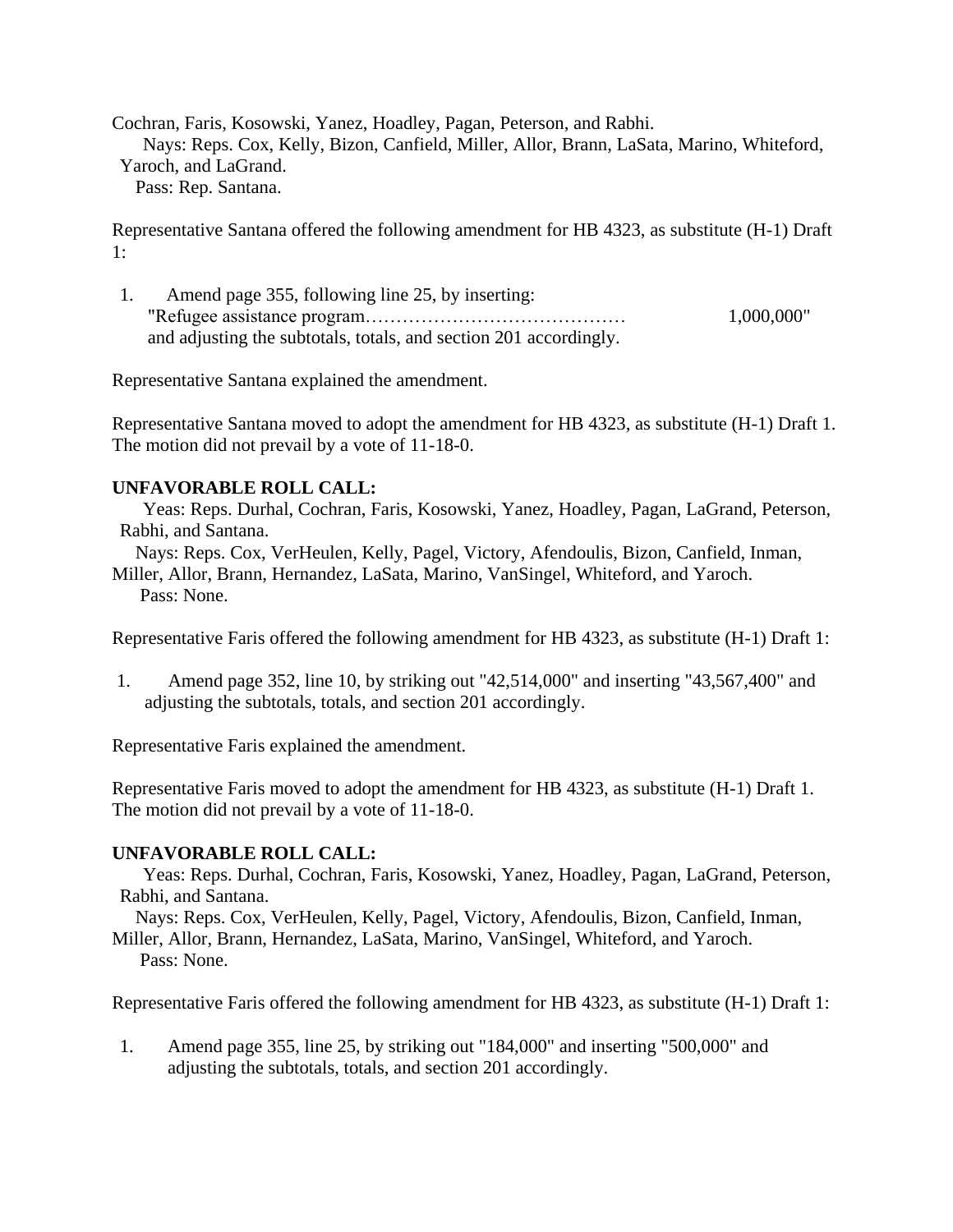Representative Faris explained the amendment.

Representative Faris moved to adopt the amendment for HB 4323, as substitute (H-1) Draft 1. The motion did not prevail by a vote of 11-18-0.

## **UNFAVORABLE ROLL CALL:**

 Yeas: Reps. Durhal, Cochran, Faris, Kosowski, Yanez, Hoadley, Pagan, LaGrand, Peterson, Rabhi, and Santana.

Nays: Reps. Cox, VerHeulen, Kelly, Pagel, Victory, Afendoulis, Bizon, Canfield, Inman,

Miller, Allor, Brann, Hernandez, LaSata, Marino, VanSingel, Whiteford, and Yaroch. Pass: None.

Representative Yanez offered the following amendments for HB 4323, as substitute (H-1) Draft 1:

1. Amend page 345, line 1, by striking out "265,335,600" and inserting "268,199,000".

2. Amend page 345, line 2, by striking out "2,316,344,700" and inserting "2,335,981,300".

3. Amend page 345 line 10, by striking out "1,966,137,500" and inserting "1,981,556,800" and adjusting the subtotals, totals, and section 201 accordingly.

4. Amend page 439, line 10, after "allocate up to" by striking out "\$22,500,000.00" and inserting "\$45,000,000.00".

5. Amend page 439, line 11, after "hourly wages by" by striking out "\$0.25" and inserting "\$0.50".

Representative Yanez explained the amendments.

Representative Yanez moved to adopt the amendments for HB 4323, as substitute (H-1) Draft 1. The motion did not prevail by a vote of 11-18-0.

# **UNFAVORABLE ROLL CALL:**

 Yeas: Reps. Durhal, Cochran, Faris, Kosowski, Yanez, Hoadley, Pagan, LaGrand, Peterson, Rabhi, and Santana.

Nays: Reps. Cox, VerHeulen, Kelly, Pagel, Victory, Afendoulis, Bizon, Canfield, Inman,

Miller, Allor, Brann, Hernandez, LaSata, Marino, VanSingel, Whiteford, and Yaroch. Pass: None.

Representative Faris offered the following amendments for HB 4323, as substitute (H-1) Draft 1:

- 1. Amend page 345, line 20, by striking out "467.8" and inserting "474.3".
- 2. Amend page 345, line 20, by striking out "58,565,600" and inserting "59,211,600".
- 3. Amend page 345, line 27, by striking out "277.4" and inserting "289.4".
- 4. Amend page 345, line 27, by striking out "30,638,600" and inserting "31,793,100".
- 5. Amend page 346, line 3, by striking out "474.1" and inserting "482.1".
- 6. Amend page 346, line 4, by striking out "67,273,500" and inserting "68,057,700".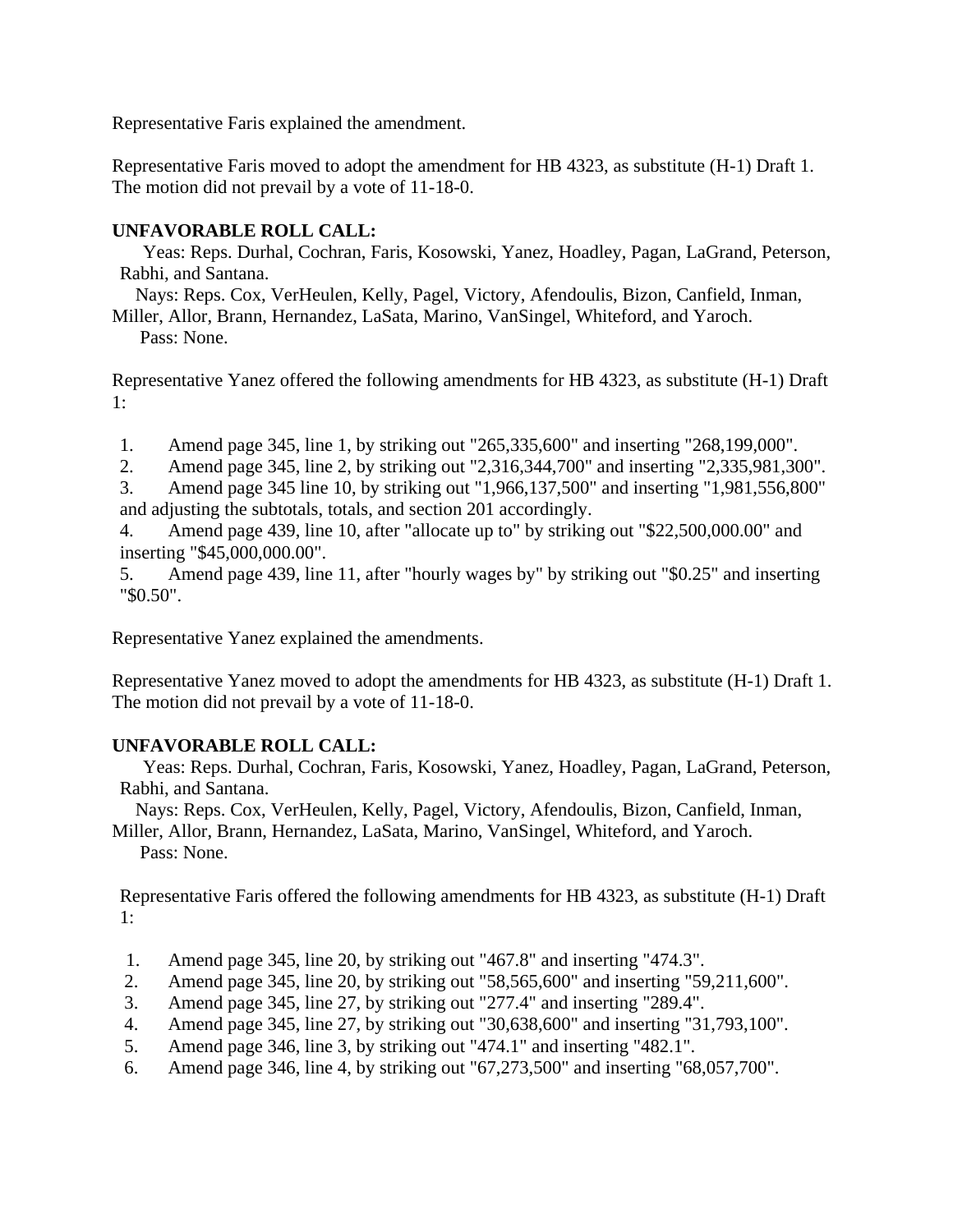7. Amend page 346, line 10, by striking out "430.3" and inserting "439.8".

8. Amend page 346, line 11, by striking out "58,601,500" and inserting "59,603,400".

9. Amend page 346, line 16, by striking out "36,784,000" and inserting "37,938,500" and adjusting the subtotals, totals, and section 201 accordingly.

Representative Faris explained the amendments.

Representative Faris moved to adopt the amendments for HB 4323, as substitute (H-1) Draft 1. The motion did not prevail by a vote of 11-18-0.

## **UNFAVORABLE ROLL CALL:**

 Yeas: Reps. Durhal, Cochran, Faris, Kosowski, Yanez, Hoadley, Pagan, LaGrand, Peterson, Rabhi, and Santana.

Nays: Reps. Cox, VerHeulen, Kelly, Pagel, Victory, Afendoulis, Bizon, Canfield, Inman,

Miller, Allor, Brann, Hernandez, LaSata, Marino, VanSingel, Whiteford, and Yaroch. Pass: None.

Representative Yanez offered the following amendment for HB 4323, as substitute (H-1) Draft 1:

1. Amend page 436, following line 6, by inserting:

"Sec. 941. From the funds appropriated in part 1 for community mental health non-Medicaid services, no less than \$3,000,000.00 shall be allocated to CMHSPs to support costs related to Medicaid spenddown beneficiaries having to satisfy monthly deductible requirements.".

Representative Yanez explained the amendment.

Representative Yanez moved to adopt the amendment for HB 4323, as substitute (H-1) Draft 1. The motion did not prevail by a vote of 11-18-0.

#### **UNFAVORABLE ROLL CALL:**

 Yeas: Reps. Durhal, Cochran, Faris, Kosowski, Yanez, Hoadley, Pagan, LaGrand, Peterson, Rabhi, and Santana.

Nays: Reps. Cox, VerHeulen, Kelly, Pagel, Victory, Afendoulis, Bizon, Canfield, Inman,

Miller, Allor, Brann, Hernandez, LaSata, Marino, VanSingel, Whiteford, and Yaroch. Pass: None.

Representative Durhal offered the following amendments for HB 4323, as substitute (H-1) Draft 1:

1. Amend page 354, line 3, by striking out "40,500,000" and inserting "45,000,000".

2. Amend page 354, line 20, by striking out "10,690,472,300" and inserting

"10,693,387,400" and adjusting the subtotals, totals, and section 201 accordingly.

3. Amend page 475, line 27, after "allocate" by striking out "\$40,500,000.00" and inserting "\$45,000,000.00".

4. Amend page 476, line 2, after "2003-2004." by striking out the balance of the subsection.